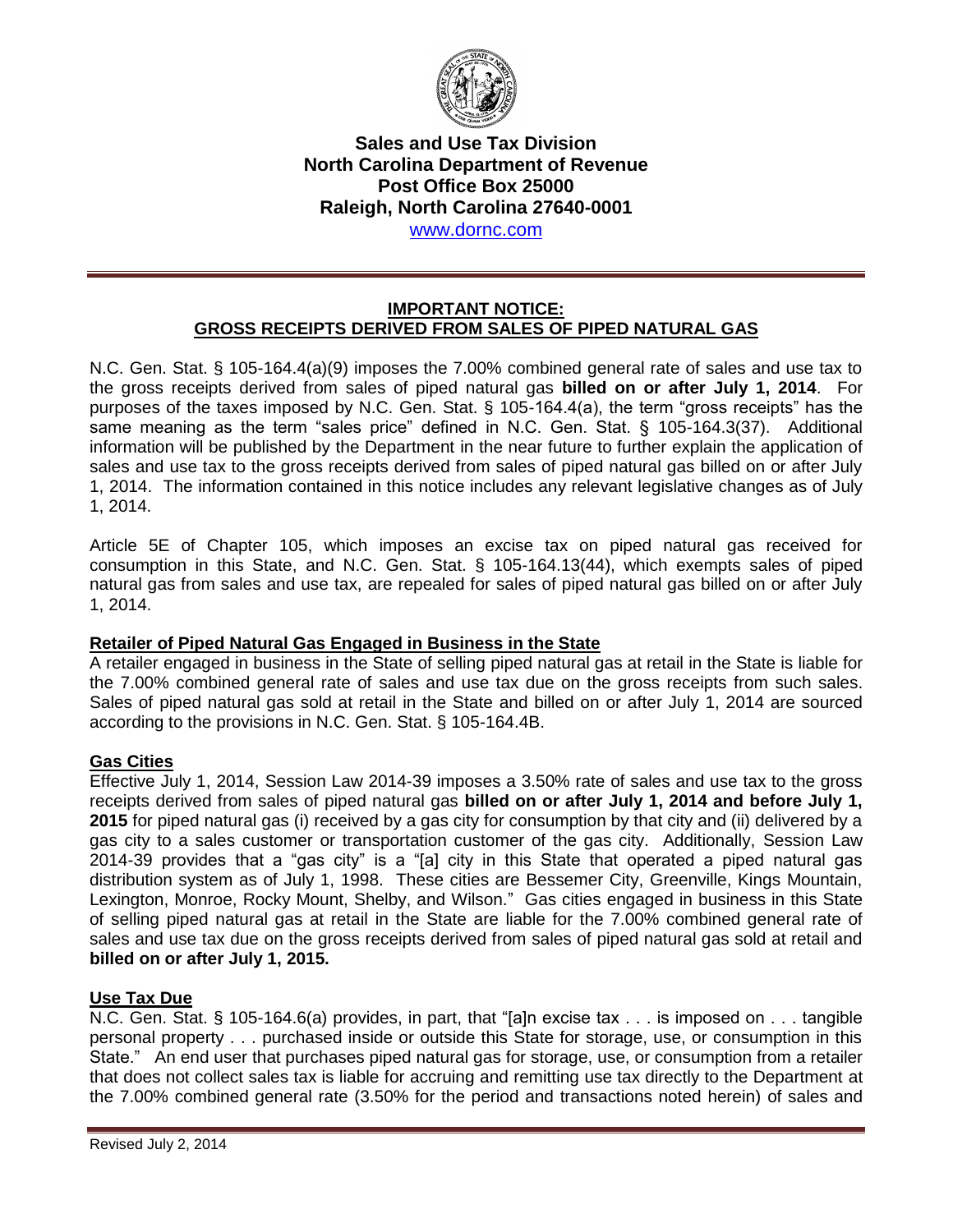use tax due on the gross receipts derived from purchases of the piped natural gas billed on or after July 1, 2014 unless such purchases are specifically exempt per N.C. Gen. Stat. §§ 105-164.13 or 105-164.13E.

## **Sales of Piped Natural Gas from a Producer**

N.C. Gen. Stat. § 105-164.13(3) provides the sale at retail and the use, storage, or consumption in this State of products of forests and mines in their original or unmanufactured state when such sales are made by the producer in the capacity of producer are exempt from sales and use tax.

## **Exemption for Farmers**

Effective July 1, 2014, N.C. Gen. Stat. § 105-164.13E(1) provides an exemption from sales and use tax for fuel (including piped natural gas billed on or after July 1, 2014) sold to a qualifying farmer that is measured by a **separate meter or another separate device** and is used by the qualifying farmer in the planting, cultivating, harvesting, or curing of farm crops or in the production of dairy products, eggs, or animals, other than preparing food, heating dwellings, and other household purposes. Effective July 1, 2014, a qualifying farmer is a farmer who has an annual gross income for the preceding income tax year of ten thousand dollars (\$10,000) or more from farming operations or who has an average annual gross income for the three preceding income tax years of ten thousand dollars (\$10,000) or more from farming operations and includes a dairy operator, a poultry farmer, an egg producer, a livestock farmer, a farmer of crops, and a farmer of an aquatic species, as defined in N.C. Gen. Stat. § 106-758. A conditional farmer is not a qualifying farmer, but is allowed to purchase piped natural gas exempt from sales and use tax to the same extent as a qualifying farmer.

In order for a qualifying farmer or conditional farmer, as defined effective July 1, 2014, to claim an exemption from sales and use tax for the gross receipts derived from sales of piped natural gas billed on or after July 1, 2014, the qualifying farmer or conditional farmer must issue Form E-595E or other exemption information required per N.C. Gen. Stat. § 105-164.28 to the retailer. Where a qualifying farmer or conditional farmer, as defined effective July 1, 2014, issues or has issued such form or other exemption information consistent with the requirements of N.C. Gen. Stat. § 105-164.28 to a retailer prior to July 1, 2014 claiming an exemption from sales and uses taxes for piped natural gas for farming or agriculture purposes, the retailer may continue to rely on such information to exempt from sales and use tax the gross receipts derived from sales of piped natural gas billed on or after July 1, 2014 and prior to October 1, 2014 to such person, provided the sales of piped natural gas are measured through **a separate meter,** for a qualifying farm purpose, and the retailer has not been notified by the purchaser that the exemption being claimed no longer applies. A qualifying farmer or conditional farmer must issue a new Form E-595E or other exemption information required per N.C. Gen. Stat. § 105-164.28 bearing the qualifying farmer or conditional farmer exemption certificate number issued by the Department, to a retailer on or before October 1, 2014 in order for the retailer to exempt from sales and use tax the gross receipts derived from sales of piped natural gas to such person measured through a separate meter, used for a qualifying farm purpose, and billed on or after October 1, 2014.

A person that does not meet the criteria of a qualifying farmer or conditional farmer as of July 1, 2014, must give notice to a retailer that Form E-595E or other exemption information claiming an exemption from sales and use tax for purchases of piped natural gas for agriculture or farming purposes issued to the retailer by such person prior to July 1, 2014, is no longer applicable to the purchase of piped natural gas billed on or after July 1, 2014. Therefore, the gross receipts derived from such sales of piped natural gas to such persons are subject to sales tax at the 7.00% combined general rate pursuant to N.C. Gen. Stat. § 105-164.4(a)(9) for sales of piped natural gas billed on or after July 1, 2014.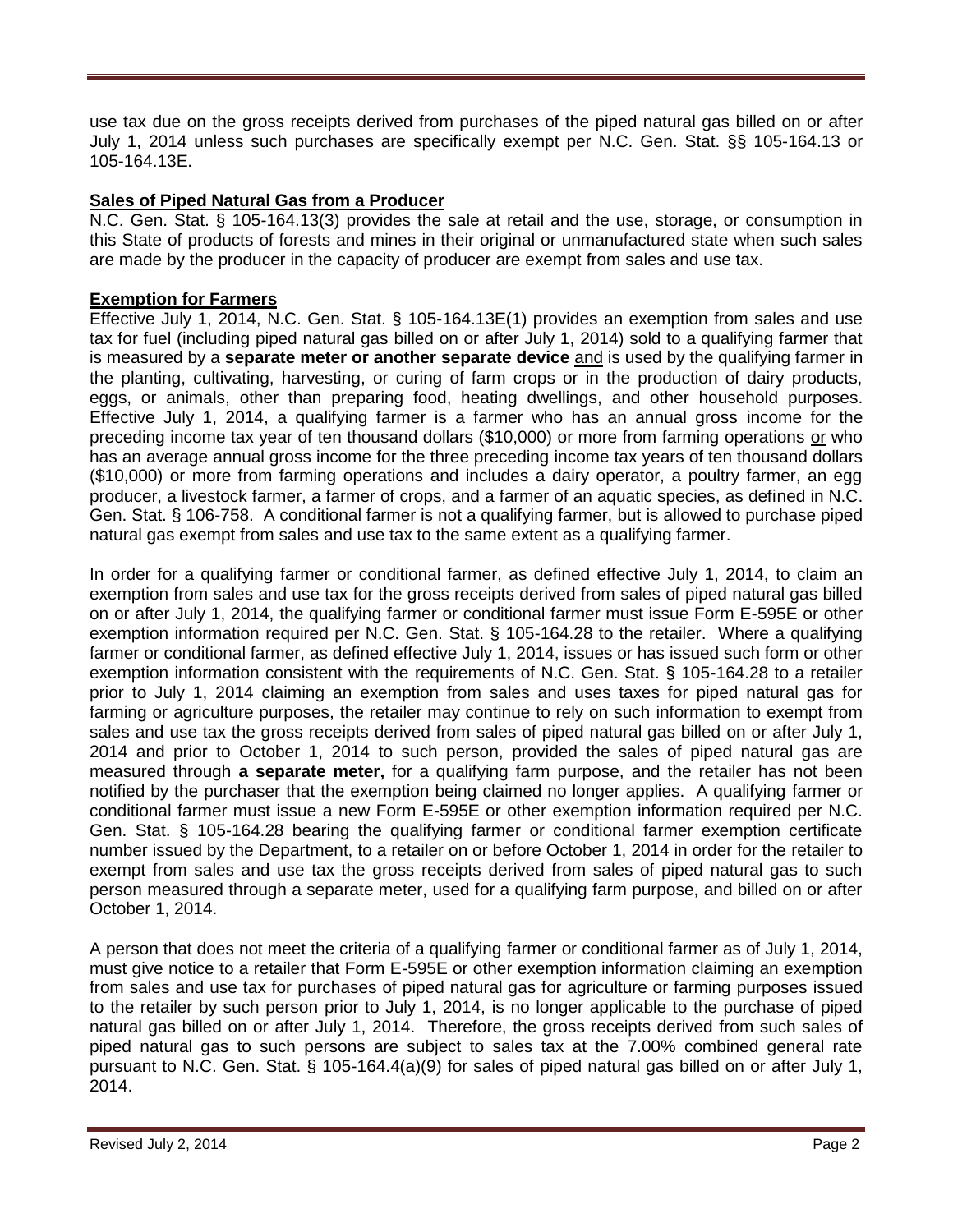Gross receipts derived from sales of piped natural gas to a qualifying farmer or conditional farmer where the piped natural gas is measured through a **single** meter and used for **both** qualifying farming purposes and for preparing food, heating dwellings, or other household purposes, are subject to the 7.00% combined general rate of sales and use tax for sales of piped natural gas billed on or after July 1, 2014.

## **Exemption for Manufacturing Facility**

N.C. Gen. Stat. § 105-164.13(57) provides the sale at retail and the use, storage, or consumption in this State of fuel (including piped natural gas billed on or after July 1, 2014) sold to a manufacturer for use in connection with the operation of a manufacturing facility is exempt from sales and use tax.For purposes of the exemption, a "facility" is a single building or structure, or a group of buildings or structures that are located on a single parcel of land or on contiguous parcels of land under common ownership and any other related real property contained on the parcel or parcels where manufacturing activity occurs. **At the time of publication of this notice, draft legislation is under consideration by the General Assembly that, if enacted, may amend the exemption for piped natural gas used at a facility at which the primary activity is not manufacturing.**

In order for a manufacturer to claim the exemption from sales and use tax for the gross receipts derived from purchases of piped natural gas billed on or after July 1, 2014, the manufacturer must issue Form E-595E or other exemption information required per N.C. Gen. Stat. § 105-164.28 to the retailer. Where a manufacturer has issued such form or other exemption information consistent with the requirements of N.C. Gen. Stat. § 105-164.28 to a retailer prior to July 1, 2014 for purchases of piped natural gas for use in connection with the operation of a manufacturing facility, the retailer may continue to rely on such to exempt from sales and use tax the gross receipts derived from sales of piped natural gas billed on or after July 1, 2014.

#### **Commercial Laundry and Pressing or Dry-Cleaning Establishment**

N.C. Gen. Stat. § 105-164.13(10)c. provides the sale at retail and the use, storage, or consumption in this State to commercial laundries and pressing or dry-cleaning establishments of fuel (including piped natural gas billed on or after July 1, 2014), other than electricity, used in the direct performance of the laundering, pressing or cleaning service are exempt from sales and use tax. The exemption applies provided the sales of piped natural gas to the establishment for use in the direct performance of the laundering, pressing or cleaning service are measured through **a separate meter** and used for a qualifying purpose.

In order for a commercial laundry and pressing or dry-cleaning establishment to claim the exemption from sales and use tax for qualifying purchases of piped natural gas billed on or after July 1, 2014, the commercial laundry and pressing or dry-cleaning establishment must issue Form E-595E or other exemption information required per N.C. Gen. Stat. § 105-164.28 to the retailer.

Gross receipts derived from sales of piped natural gas billed on or after July 1, 2014 to a commercial laundry and pressing or dry-cleaning establishment where the piped natural gas is measured through a single meter and used for both the direct performance of the laundering, pressing or cleaning service and other non-qualifying purposes at an establishment are subject to the 7.00% combined general rate of sales and use taxes.

# **Registration**

A retailer engaged in business in the State of selling piped natural gas sourced to the State and billed on or after July 1, 2014 and that is not registered to file Form E-500E, Utility and Liquor Sales and Use Tax Return, must complete Form NC-BR, Business Registration Application for Income Tax Withholding, Sales and Use Tax, and Machinery and Equipment Tax.Only the web-fill version of